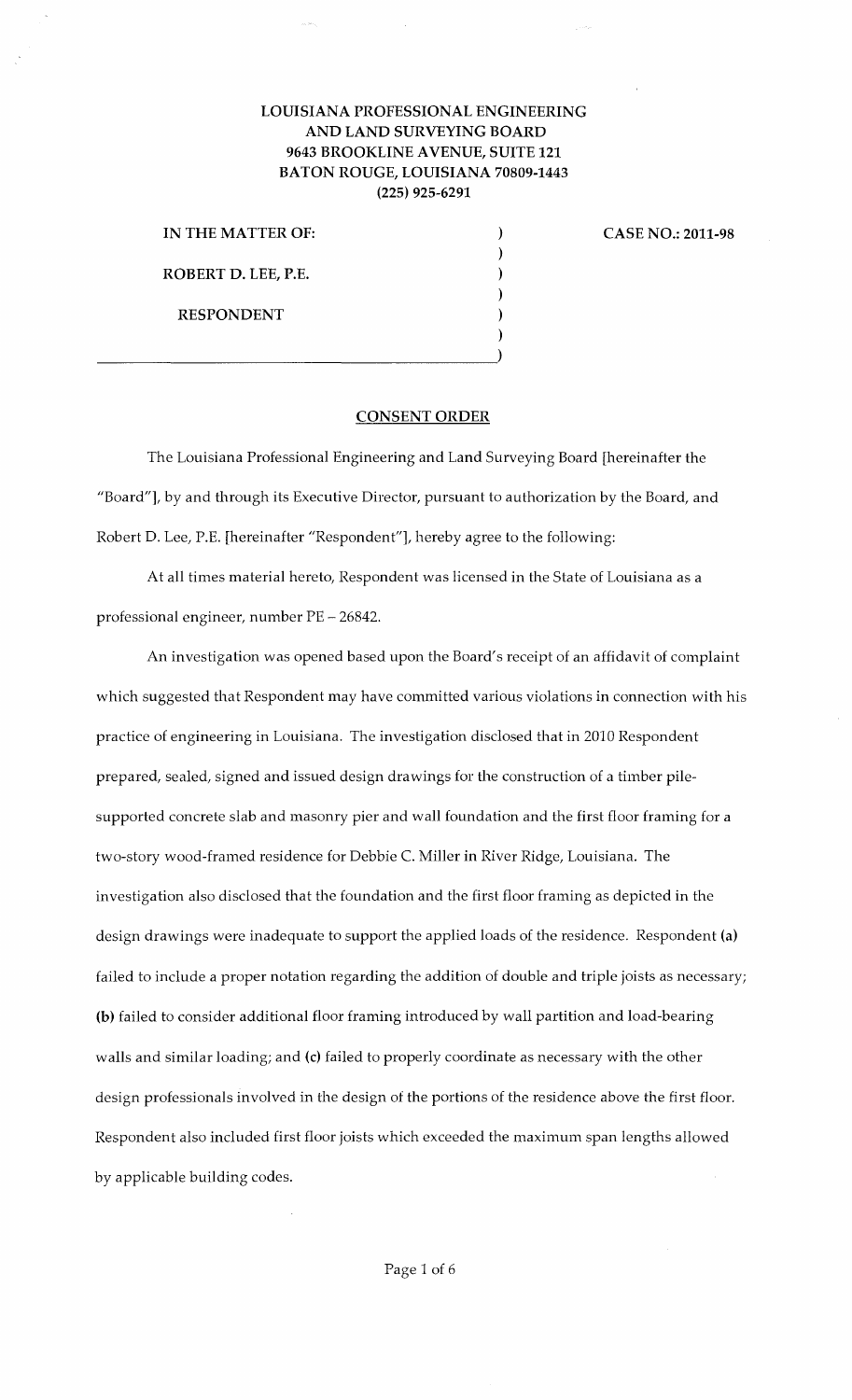Additionally, the investigation disclosed that in 2011 Respondent prepared, sealed, signed and issued a *"High Wind-Resistant Construction Certificate"* for the same residence which certified that he had personally inspected the construction of the entire structure upon completion of the framing stage and that it was in compliance with the applicable building code for 130-mph wind speeds. However, Respondent had actually only inspected the foundation. Furthermore, the wind-resisting capabilities of the structure were not in compliance with the applicable building code requirements because (a) the connections between the rafters and the intermediate support walls and between the intermediate support walls and the underlying rafters were not adequate to transfer the required forces from wind uplift, (b) the connections between the rafters and the end support walls were not adequate to support wind uplift, (c) the connections between the rafter slope transitions were not adequate for wind uplift, (d) there were not adequate ties at the ridge to keep rafters from lifting up from the ridge plate, (e) the (gable) end walls were not adequately tied in or braced and (f) a number of load bearing walls did not appear to be properly supported for either the required gravity loads or wind uplift.

The investigation also disclosed that due to the above errors the residence required remedial repairs. Respondent prepared and issued a remedial repair design drawing which was not sealed, signed or dated by Respondent. The remedial repairs resulted in the residence sustaining further damage, including cracking sheetrock, cracked granite countertops, cracking cabinets and cabinet molding, and separation of wood flooring.

La. R.S. 37:698(A)(2) prohibits gross negligence in the practice of engineering in Louisiana. La. R.S. 37:698(A)(13) prohibits licensees from knowingly making or signing false statements, certificates or affidavits in connection with the practice of engineering in Louisiana. La. R.S. 37:698(A)(6), *to wit* LAC Title 46:LXI§2503(C) requires licensees to approve and seal only those design documents which are safe for public health, property and welfare, which are complete and accurate, which are in conformity with accepted engineering standards or practice, and which conform to applicable laws and ordinances. La. R.S. 37:698(A)(6), *to wit* LAC Title 46:LXI§2701(A)(4)(a)(i), requires licensees to seal, sign and place the date of execution on all engineering documents that have been issued by the licensee to a client or any public or governmental agency as completed work. La. R.S. 37:698(H) permits the Board to take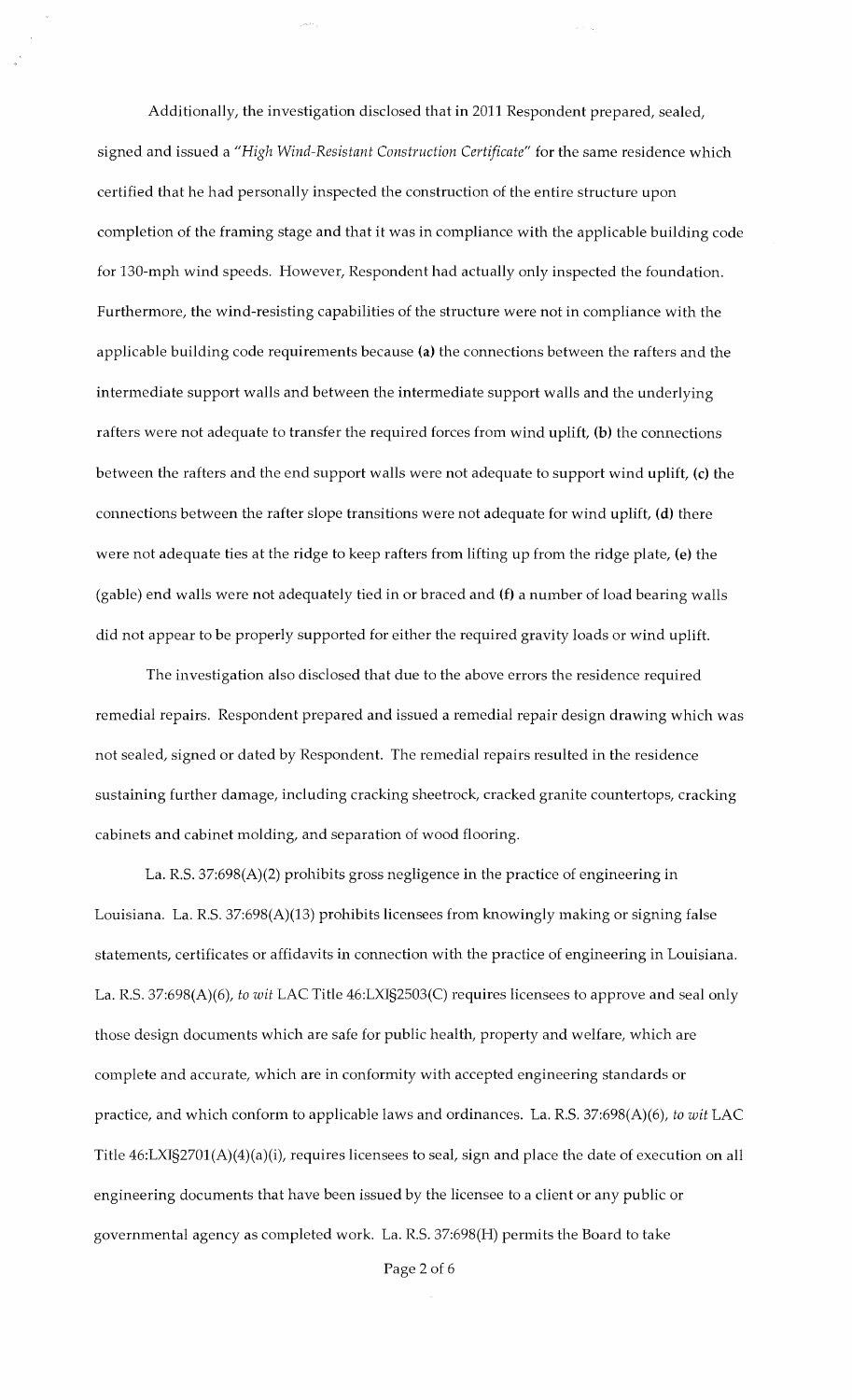disciplinary action against persons who violate La. R.S. 37:698(A)(2) and (13) and 37:698(A)(6), *to wit* LAC Title 46:LXI§2503(C) and §2701(A)(4)(a)(i), upon a finding of guilt following the preferral of charges, notice and hearing and a majority vote of its entire membership authorized to participate in the proceeding. La. R.S.  $37:698(A)(2)$ , (6) and (13), La. R.S.  $37:698(H)$ , LAC Title 46:LXI§2503(C) and LAC Title 46:LXI §270l(A)(4)(a)(i) were in effect at all times material hereto.

It is undisputed that Respondent (a) prepared, sealed, signed and issued design drawings for the construction of a residence in Louisiana which contained a number of material deficiencies, **(b)** prepared, sealed signed and issued a *"High Wind-Resistant Construction Certificate"* for the same residence which contained a false statement and a number of material deficiencies and (c) prepared and issued a remedial repair design drawing for the same residence which was not sealed, signed or dated.

By letter dated August 22, 2012, the Board gave notice to Respondent that it was considering the preferral of charges against Respondent on the grounds that he may have violated (a) La. R.S. 37:698(A)(2), relative to gross negligence in the practice of engineering in Louisiana, **(b)** La. R.S. 37:698(A)(13), relative to knowingly making or signing false statements, certificates or affidavits in connection with the practice of engineering in Louisiana, (c) La. R.S. 37:698(A)(6), *to wit* LAC Title 46:LXI§2503(C), relative to approving and sealing only those design documents which are safe for public health, property and welfare, which are complete and accurate, which are in conformity with accepted engineering standards or practice, and which conform to applicable laws and ordinances and **(d)** La. R.S. 37:698(A)(6), *to wit* LAC Title 46:LXI §2701(A)(4)(a)(i), relative to sealing, signing and placing the date of execution on all engineering documents that have been issued by the licensee to a client or any public or governmental agency as completed work.

Wishing to dispense with the need for further disciplinary action and to conclude the instant proceeding without further delay and expense, for the purpose of this proceeding only, Respondent and the Board do hereby enter into this Consent Order, in which Respondent of his own free will consents to the issuance of a Consent Order by the Board, wherein Respondent agrees to (a) pay a fine of three thousand five hundred (\$3,500.00) dollars, **(b)** pay administrative costs of one-thousand seven-hundred three and 78/100 (\$1,703.78) dollars, (c) pay to Debbie C.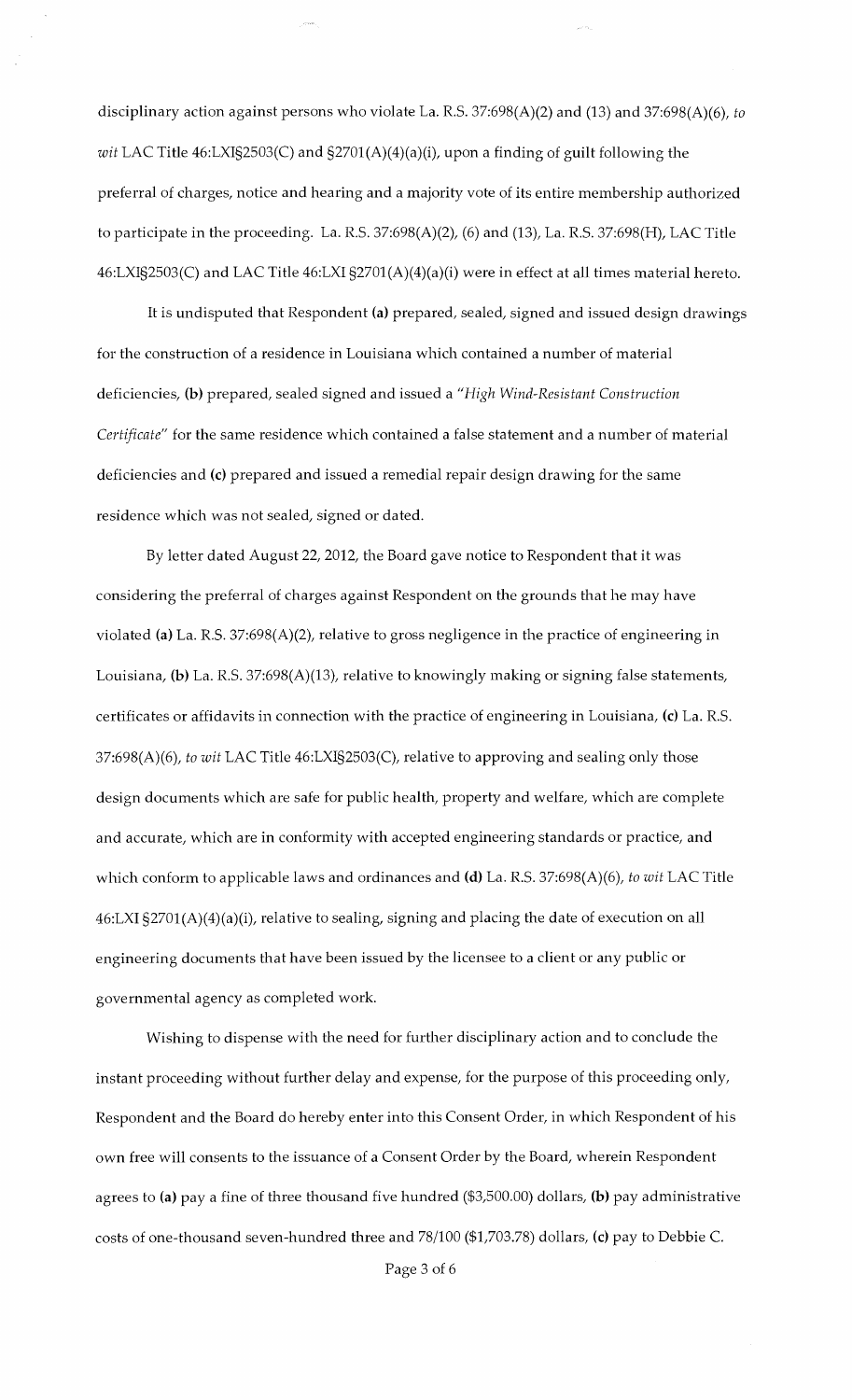Miller one thousand five hundred (\$1,500.00) dollars as reimbursement of her homeowner's insurance deductible relating to her claim for damages to her residence and then provide to the Board satisfactory evidence of the payment, (d) successfully complete the Board's online Louisiana Laws and Rules Quiz, (e) successfully complete the Board's online Louisiana Professionalism and Ethics Quiz, (f) appear before a complaint review committee of the Board on a date, time and place of the committee's choosing to discuss the particulars of the violations referenced in this Consent Order, and (g) the publication of this Consent Order on the Board's website and a summary of this matter in the Board's official journal, the Louisiana Engineer and Surveyor Journal, and the reporting of this matter to the National Council of Examiners for Engineering and Surveying (NCEES), identifying Respondent by name.

Respondent admits to violations of the referenced laws and/or rules regarding the practice of engineering in Louisiana. Respondent acknowledges awareness of said laws and/or rules and states that he will comply with all applicable laws and rules henceforth. Respondent has been advised of his right to be represented by counsel before the Board and/or to appear at any hearing personally or by counsel and present witnesses and evidence in his own behalf, and he hereby waives this right and its right to appeal; and he states affirmatively that he has been afforded all administrative remedies due him under the law. Respondent further acknowledges awareness of the fact that the signed original of this Consent Order will remain in the custody of the Board as a public record and will be made available for public inspection and copying upon request.

Therefore, in consideration of the foregoing and by signing this Consent Order, Respondent does hereby waive his right to a hearing before the Board, to the presenting of evidence and witnesses in his behalf, to Findings of Fact and Conclusions of Law in this case, and to judicial review of this Consent Order.

Respondent hereby represents (a) that he fully understands the meaning and intent of this Consent Order, including but not limited to its final and binding effect, (b) that he has voluntarily entered into this Consent Order and that no other promise or agreement of any kind has been made to or with him by any person whatsoever to cause the execution of this instrument and (c) that the sanctions set forth in this Consent Order do not prevent the Board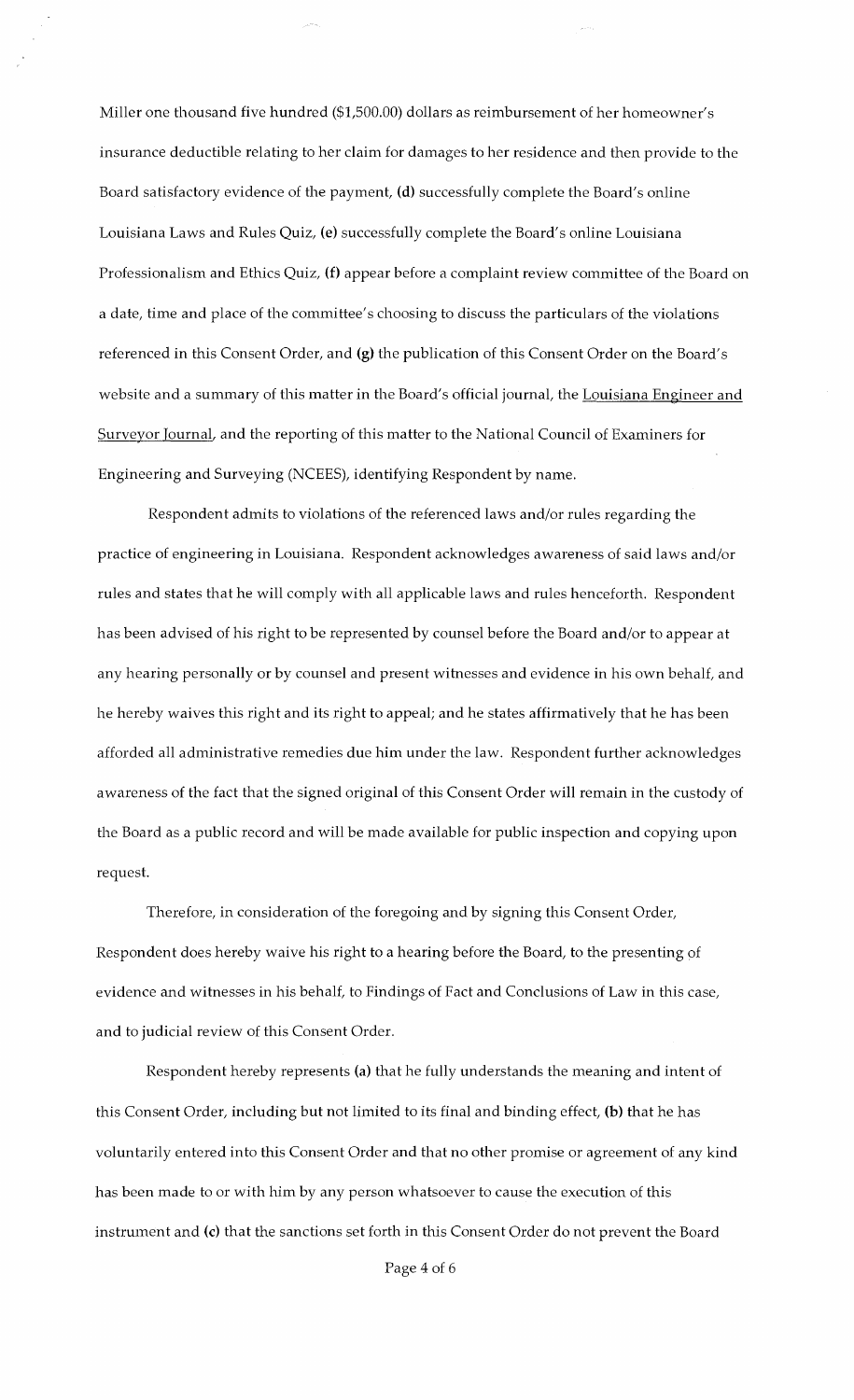from taking further disciplinary or enforcement action against Respondent on matters not specifically addressed in this Consent Order.

WHEREFORE, the Louisiana Professional Engineering and Land Surveying Board and Respondent agree that:

1. Respondent shall pay a fine of three thousand five hundred (\$3,500.00) dollars, which shall be tendered to the Board by certified check payable to the Board, due upon the signing of this Consent Order; and

2. Respondent shall pay administrative costs of one-thousand seven-hundred three and 78/100 (\$1,703.78) dollars, which shall be tendered to the Board by certified check payable to the Board, due upon the signing of this Consent Order; and

3. Respondent shall pay to Debbie C. Miller one thousand five hundred (\$1,500.00) dollars as reimbursement of her homeowner's insurance deductible relating to her claim for damages to her residence, which shall be tendered to Ms. Miller by certified check payable to Ms. Miller, and then provide to the Board satisfactory evidence of the payment within sixty (60) days of the effective date of this Consent Order; and

4. Respondent shall successfully complete the Board's online Louisiana Laws and Rules Quiz with a score of 90% or higher and return it to the Board within sixty (60) days of the effective date of this Consent Order; and

5. Respondent shall successfully complete the Board's online Louisiana Professionalism and Ethics Quiz with a score of 90% or higher and return it to the Board within sixty (60) days of the effective date of this Consent Order; and

6. Respondent shall, within sixty (60) days of the effective date of this Consent Order, appear before a complaint review committee of the Board on a date, time and place of the committee's choosing to discuss the particulars of the violations referenced in this Consent Order; and

7. This Consent Order shall be published on the Board's website and a summary of this matter shall be printed in the official journal of the Board, the Louisiana Engineer and Surveyor Journal, and reported to the National Council of Examiners for Engineering and Surveying (NCEES), identifying Respondent by name; and

Page 5 of 6